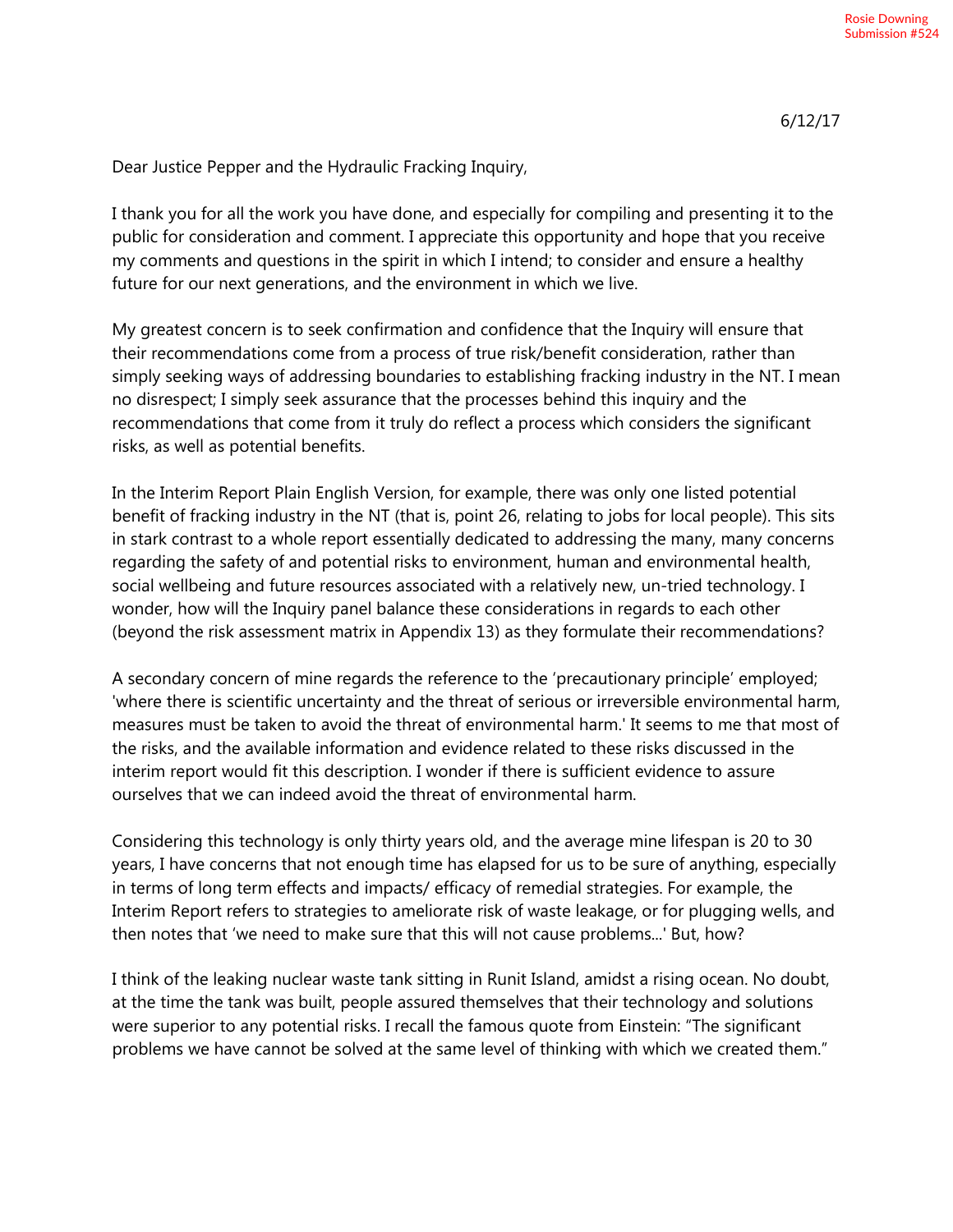At this time, having read through the full Interim Report, the summary and the Plain English Version, I find I have too many questions un-answered, too many references to the need to find ways to respond to issues or potential risks without actually detailing solutions or processes.

Some of these questions are:

- How long does it take for water to be replaced in the Beetaloo sub-basin? The recognition that 'there appears to be little consensus in the actual sustainable yield of the aquifer' is highly concerning - I would suggest that in order to make an informed, evidenced based recommendation, this information is vital.
- How has the panel considered weather predictions and projections in regards to climate change and changing (unknown) weather patterns? What about earth tremors/patterns?
- What percentage of the total emissions of Australia does this estimated 2% methane waste emission represent, and how does this sit in relation to our current targets in addressing climate change and global warming?
- The report addresses toxicity of chemicals used during fracking processes in terms of their effect on humans, but what about water quality, microbiome, insects, fauna and flora, including soil flora? It is not reassuring to read that there is not adequate toxicological information regarding the chemicals used in fracturing fluid. To my mind, this leaves far too much doubt and far too many potential risks to possibly proceed without further, adequate information.
- In recognising 'that fracking should not occur in special areas such as national parks', surely we simultaneously acknowledge that native flora and fauna do not distinguish between governmental boundaries and that ecosystems are interconnected. Further, we are constantly discovering new flora, fauna, relationships and connections; the Inquiry notes the existence of threatened and endangered species but how can we be sure of what we are even talking about? And how can we ensure that proper studies are done prior to the arrival of any industry?
- How, if at all, can we ensure that the risk mitigation strategies recommended by the panel are implemented by the government? One of my fears is that risks will be considered in terms of their impact once 'mitigated' by strategies considered by the Inquiry. However, should fracking exploration and industry commence, how we will ensure that the government/companies – at a minimum - implement these strategies as considered by the Inquiry in their investigation and recommendations?
- How will local Aboriginal people and communities be given more and better information about the problems and benefits of fracking? I live in Ntaria and my experience of community consultation for this Inquiry has not been inspiring. I learnt of the community consultation meeting about two hours before it was to be held when I saw an A4 piece of paper, written in English, stuck up on the clinic door. When I came to attend the meeting with my colleague, there was no one there. When I tried to call the phone number on the advertising poster, there was no answer. (A few days later when I tried calling again I spoke to a very helpful lady who sent me all the written information I have read through as I have been able). I would have loved to have been able to ask the panel